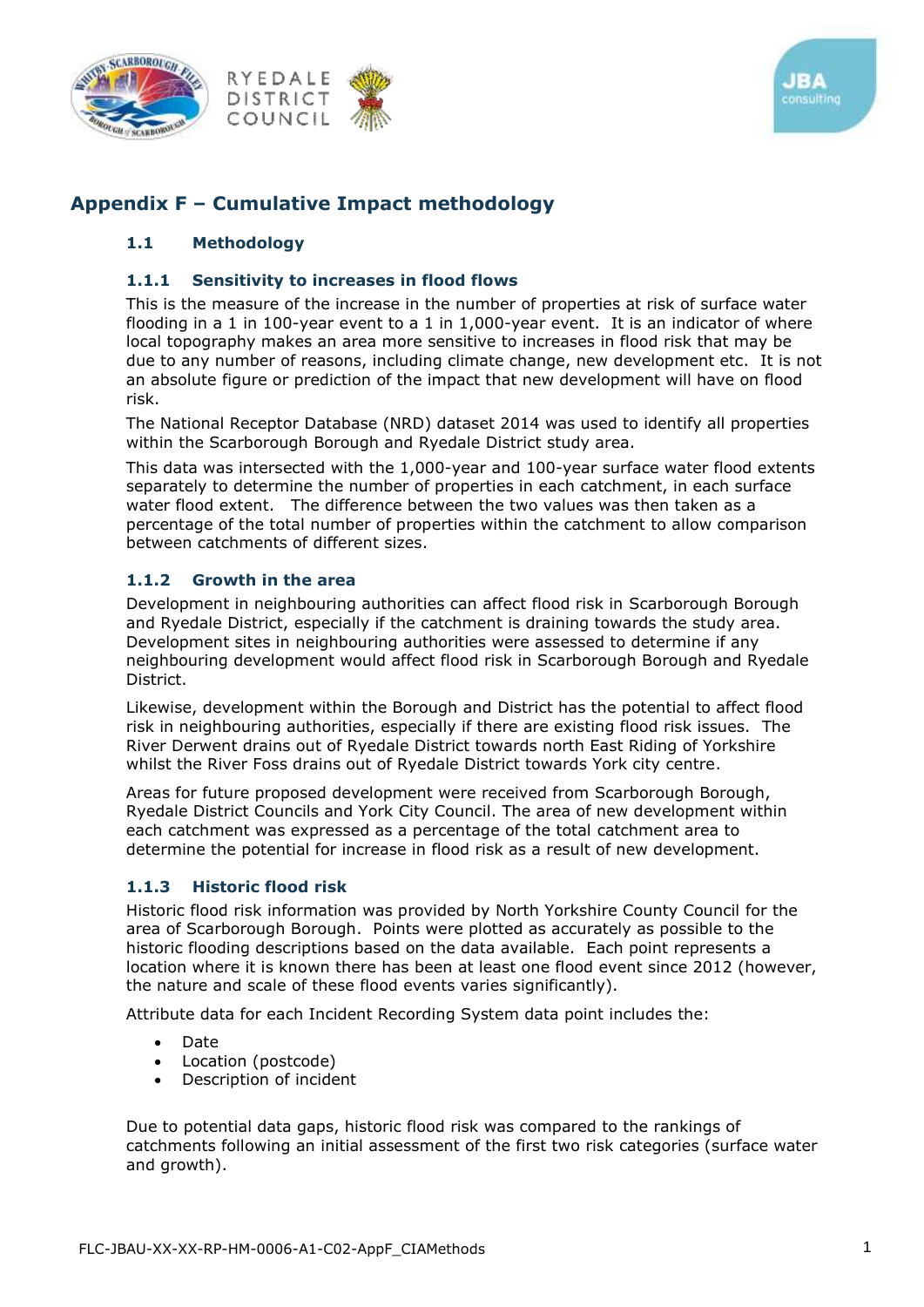



A summary of the datasets used to calculate the historic flood risk and the sensitivity to increases in flood flows for each catchment is shown in Table F-1.

| <b>Dataset</b>                                   | <b>Coverage</b>                                                                                                                                | <b>Source of data</b>                                           | <b>Use of data</b>                                                                                  |
|--------------------------------------------------|------------------------------------------------------------------------------------------------------------------------------------------------|-----------------------------------------------------------------|-----------------------------------------------------------------------------------------------------|
| Catchment<br><b>Boundaries</b>                   | Scarborough<br>Borough and<br><b>Ryedale District</b><br>study area (any<br>other local authority<br>areas that intersect<br>these catchments) | Water Framework<br>Directive<br>Catchments                      | Surface Water and<br>Development Flood Risk                                                         |
| National Receptor<br>Database (2014)             | Scarborough<br>Borough and<br>Ryedale District<br>study area                                                                                   | <b>Environment Agency</b>                                       | Assessing the number of<br>properties at risk of<br>surface water flooding<br>within each catchment |
| Risk of Surface Water<br><b>Flooding Mapping</b> | Scarborough<br>Borough and<br><b>Ryedale District</b><br>study area                                                                            | <b>Environment Agency</b>                                       | Assessing the number of<br>properties at risk of<br>surface water flooding<br>within each catchment |
| Future development<br>areas                      | Scarborough<br>Borough, Ryedale<br>District study area<br>and neighbouring<br>local authorities                                                | Scarborough<br>Borough, Ryedale<br>District and City of<br>York | Assessing the impact of<br>proposed future<br>development on risk of<br>flooding.                   |
| Historic Flooding<br>Incidents                   | Scarborough<br>Borough study area                                                                                                              | North Yorkshire<br>County Council                               | Assessing incidences of<br>historic flooding within<br>the Scarborough Borough<br>study area.       |
| Catchment<br><b>Boundaries</b>                   | Scarborough<br>Borough and<br><b>Ryedale District</b><br>study area (any<br>other local authority<br>areas that intersect<br>these catchments) | Water Framework<br>Directive<br>Catchments                      | Surface Water and<br>Development Flood Risk                                                         |

### **Table F-1: Summary of datasets used in the cumulative impact assessment**

#### **1.1.4 Ranking the results**

The results for each assessment were ranked into high, medium and low risk as shown in Table F-2 for Scarborough Borough and Table F-3 for Ryedale below.

### **Table F-2 Risk banding for Scarborough Borough**

| <b>Flood risk</b><br>ranking | % of properties at<br>increased risk of<br><b>SW flooding</b> | % Area of Catchment Covered<br>by new development |
|------------------------------|---------------------------------------------------------------|---------------------------------------------------|
| Low risk                     | $< 0.5\%$                                                     | $< 0.5\%$                                         |
| Medium risk                  | $>0.5\%$ , <2.5%                                              | $>0.75\%$ , <3%                                   |
| High risk                    | >2.5%                                                         | >3%                                               |